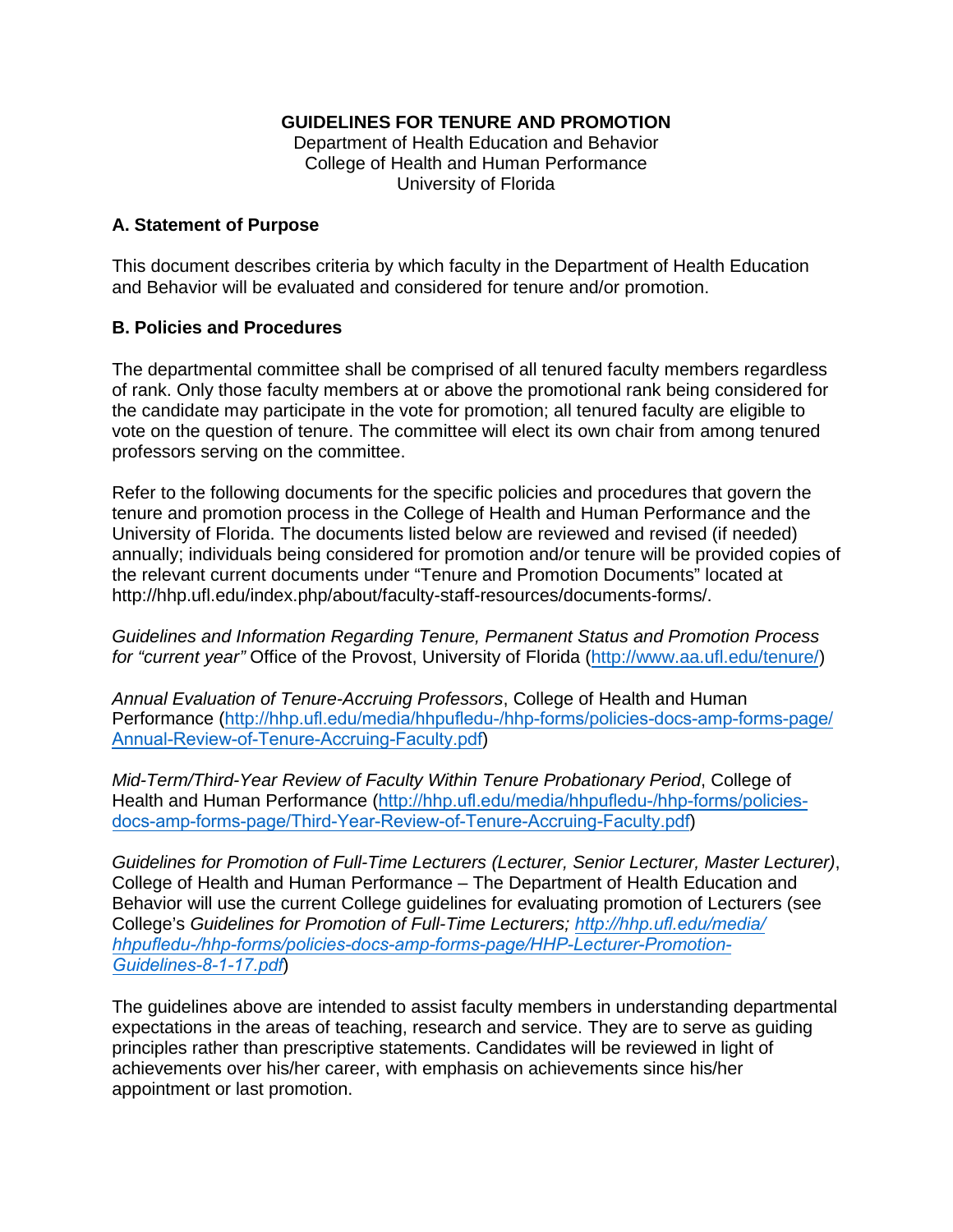In the fall semester (in accordance with the HHP Tenure & Promotion calendar), eligible unit faculty shall review the packet and should normally meet to discuss the nomination before a secret ballot is taken. Such discussions and the materials reviewed must be confidential. Violation of confidentiality will be considered a breach of the integrity of the process and will be treated as misconduct. **A secret ballot of the unit faculty eligible to vote shall be taken no earlier than one day following the meeting.** The number of individual faculty assessments must equal the total number of eligible unit faculty. Results from this secret ballot will be uploaded into the candidate's electronic dossier.

Faculty who are in phased retirement are not eligible to vote on tenure nominations. However, they may vote on promotion nominations in accordance with university procedures. Faculty participating in the Deferred Retirement Option Program (DROP) may vote on both tenure and promotion nominations in accordance with university procedures. Once the unit faculty have registered their assessments of the candidates, their role in the process is complete and they will no longer have access to the OPT system.

# **C. Criteria for Tenure and Promotion**

1. Assumption for a Positive Decision

- a. Consistent positive letters of annual evaluation by the department chair; or a satisfactory explanation for any negative performance indicators noted in annual evaluations.
- b. Ratings of "Meets Expectations" or higher in all assignments as reflected in the department chair's annual letter of evaluation or a satisfactory explanation for any ratings of "Does Not Meet Expectations."
- c. A reasonable connection between the candidate's annual FTE assignments as reflected on the Faculty Assignment Reports and the overall assessment of the candidate for promotion.
- 2. General Expectations
	- a. Candidates will demonstrate "distinction" in research and one other area, teaching or service. As stated in the CHHP Guidelines for Tenure and Promotion: "Distinction is demonstration of outstanding achievement and excellence in areas of assignment (teaching, research and service) as compared with peers, both internal and external of the same rank and discipline." The quality of the research rather than quantity is the primary consideration.

Please note that University guidelines state:

"In most cases, tenure and promotion require distinction in at least two areas, one of which shall be that of the faculty member's primary responsibility, and those areas should be teaching and research unless the faculty member or extension faculty member has an assignment that primarily reflects other responsibilities, such as the Cooperative Extension Service…."

b. Candidates will show a clearly developed research theme and link between their scholarly activities conducted in research and the designated areas of specialization.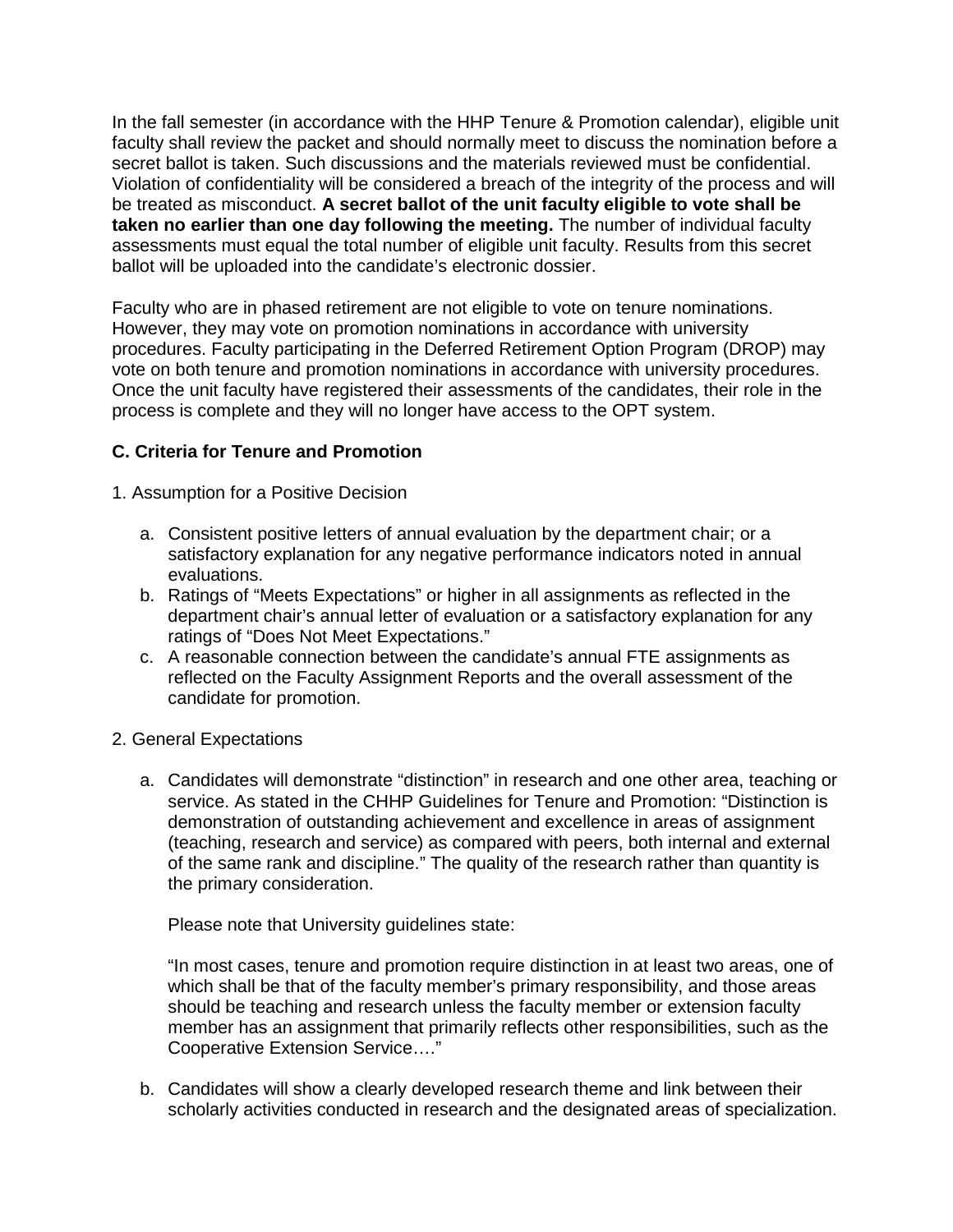- c. Successful candidates for promotion to **Associate Professor** must show documented progress toward the establishment of a national and/or international reputation based on their research contributions to the field. This progress will be demonstrated by publications in peer-reviewed journals and presentations at conferences where papers are selected on the basis of peer-review.
- d. Successful candidates for promotion to **Professor** must demonstrate achievement of a national reputation in their area of specialization. This achievement will be demonstrated through an independent line of research with publications in peerreviewed journals and by presentations at conferences where papers are selected on the basis of peer-review.

### 3. Specific Expectations

# a. Teaching (Coursework):

The majority of course evaluations ("Instructor Overall") reflect mean ratings at or above a 3.5 (70th percentile) for classes taught each term or receive a satisfactory peer and/or chair evaluation.

On course evaluations ("Instructor Overall"), successful candidates will achieve an overall mean ("grand" mean) of 4.0 or higher on a 5-point scale, calculated by dividing the sum of all individual course means by the total number of courses taught to produce an overall mean ("grand" mean) of at least 4.0.

### b. Teaching (Advisement):

Successful candidates for promotion to **Associate Professor** serve as chair (advisor) for M.S. non-thesis students; serve as director for M.S. project in lieu of thesis; serve as a member or chair of M.S. thesis committees or PhD supervisory committees.

Successful candidates for promotion to **Professor** serve as chair of PhD supervisory committees.

Additional indicators in the area of teaching might include:

- Advising student research or projects that lead to publications or presentations.
- Achievement of an internal or external award for teaching/advising.

### c. Publications:

Successful candidates for promotion to **Associate Professor** will demonstrate progress toward a national/international reputation through his/her record of scholarly publication. The publications will appear in relevant referred journals including some that are considered the leading journals as defined by the areas of specialization; a significant number are as first author; and about half or more report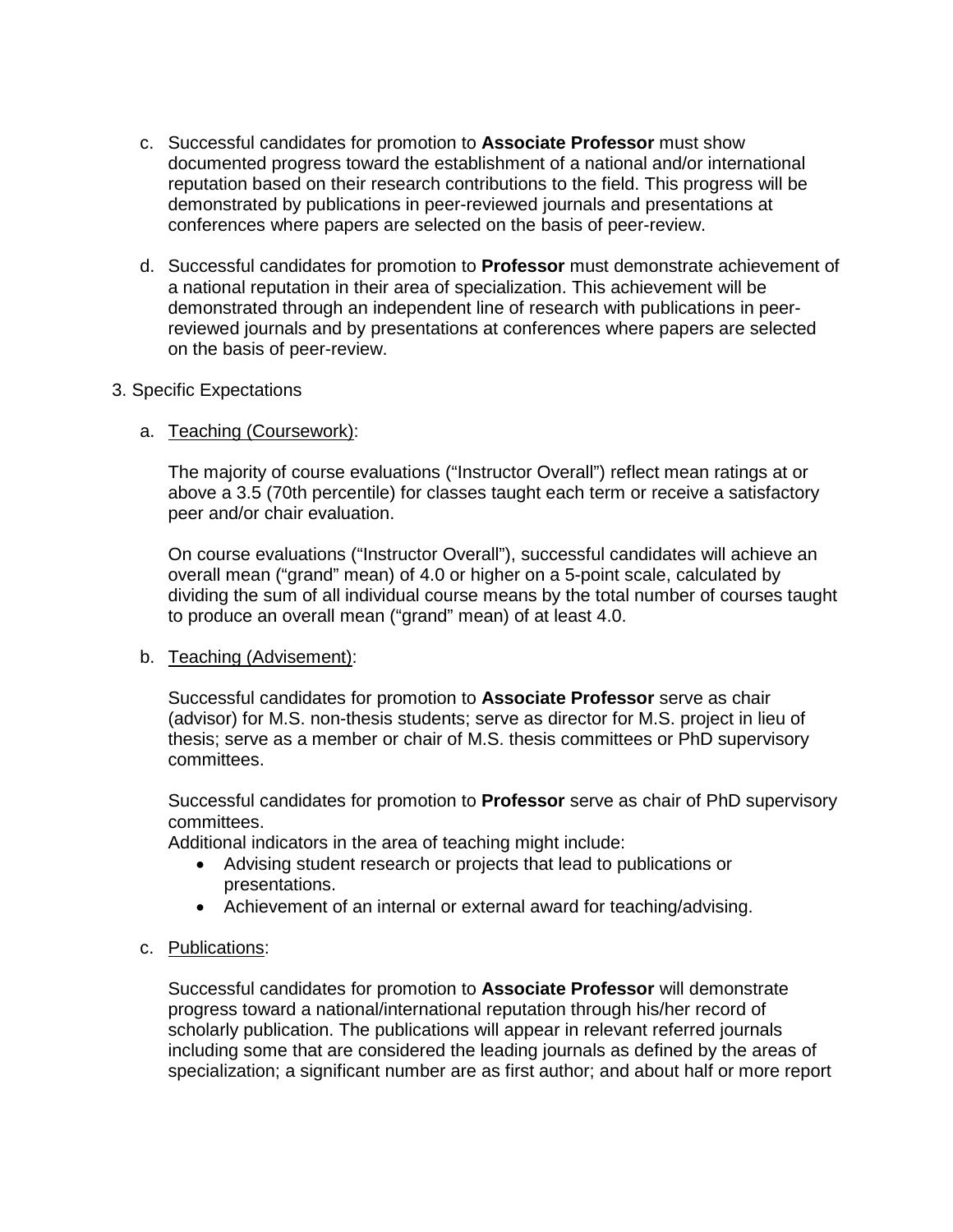empirical data-based materials related to the declared area(s) of professional specialization.

Successful candidates for promotion to **Professor** will provide evidence of the achievement of a national reputation through his/her record of scholarly publication. The publications will appear predominately in the leading refereed journals as defined by the areas of specialization; a significant number are as first author; and about half or more report empirical data-based materials related to the declared area(s) of professional specialization.

- d. One clear indicator of distinction is the written assessment of the external reviewers who are themselves recognized as outstanding researchers in the candidate's area(s) of specialization.
- e. Additional indicators of the establishment of a national or international research reputation might include:
	- Publication of books, book chapters, monographs, technical reports.
	- Participation on review panels for granting agencies.
	- Service on editorial boards for scientific or professional journals.
	- Participation on interdisciplinary research teams.

### f. Professional Presentations:

Successful candidates for promotion to **Associate Professor** will demonstrate progress toward a national/international reputation through his/her record of refereed or invited presentations at national, and international conferences with a significant number being as lead investigator on the projects with most related to the declared area(s) of professional specialization.

Successful candidates for promotion to **Professor** will demonstrate an established national/international reputation through his/her record of refereed or invited presentations at national, and international conferences with a significant number being as lead investigator on the projects with most related to the declared area(s) of professional specialization.

#### g. External Funding:

Successful candidates for promotion to **Associate Professor** will have a record of multiple submissions to funding sources external to the university; some submissions as principal investigator or co-principal investigator. Multiple proposal submissions can be substituted by one major external grant/contract as principal investigator or co-principal investigator or multiple small grants/contracts as principal or co-principal investigator.

Successful candidates for promotion to **Professor** will have one major external grant/contract as principal investigator or multiple small grants/contracts as principal investigator. Most funding proposals or grants/contracts are related to the declared areas of professional specialization.